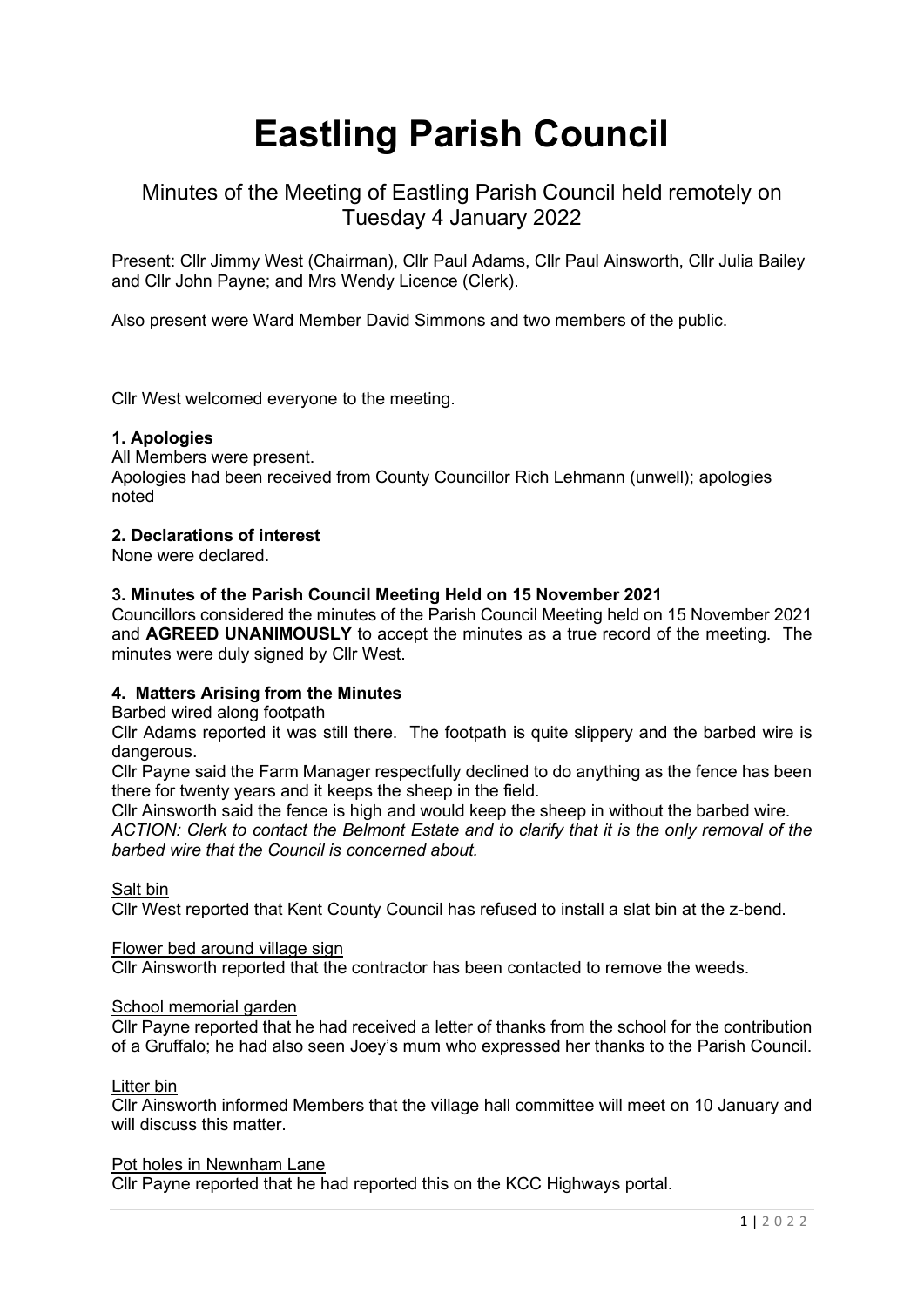# ACTION: SBCllr Simmons to chase.

#### 5. Public Time

No matters were raised.

# 6. Village Warden's Report

No report had been sent.

# 7. Website

Cllr Ainsworth informed Members that he had put the link to the History of Eastling on the village website.

# 8. Chairman's Report

Cllr West said the gas pipes will be replaced in Kettle Hill Road, there will be a six-week closure starting at Hockley Bottom. The metal pipes will be replaced with plastic ones. The hedges have not been cut.

Cllr Payne said the farm manager has promised to do this.

#### 9. Finance

i. Finance Report

Cllr Payne reported that there is £9988 in the bank.

ii. To consider invoices and cheques raised

It was AGREED UNANIMOUSLY to pay Mr C Bell £297.54 for the materials used to renovate the phone box.

Cllr Bailey said an excellent job had been done.

iii. To consider budget and set precept for 2022-23

Councillors considered the budget and AGREED UNANIMOUSLY to a budget of £5277 and a precept of £5223 which keeps the precept for a band D property the same £35.

#### 10. Review of Risk Assessment

Councillors amended the Risk Assessment to reflect payments made by BACS and AGREED UNANIMOUSLY to adopt the revised document.

#### 11. Planning Matters

Lenham Heathlands

Cllr West said this proposed development is a concern to Eastling.

Cllr Bailey said the Maidstone Borough Council Local Plan Review Regulation 19 is out for consultation. The Inter Parish Group will draft a response and circulate it to the parishes.

#### 12. Parish Highways Improvement Plan

Cllr West said Sarah-Jayne Ellcock has moved departments. A speed survey has been caried out and the data is being interpreted.

Cllr Bailey said KCC Highways will put forward a recommendation and the Traffic Regulation Order will be shared with other parishes.

ACTION: Clerk to request update from Jenny Watson, KCC Highways.

# 13. Telephone Box

Cllr West said an application to adopt the phone box has been submitted and the consultation ends on 6 January.

Cllr Bailey said that when the telephony equipment has been removed, the space will be looked at; it could be a library or floral display.

Cllr Adams said if the phone box is to be used for books it will need looking after. It would be ideal for a defibrillator as it has power and is easily accessible.